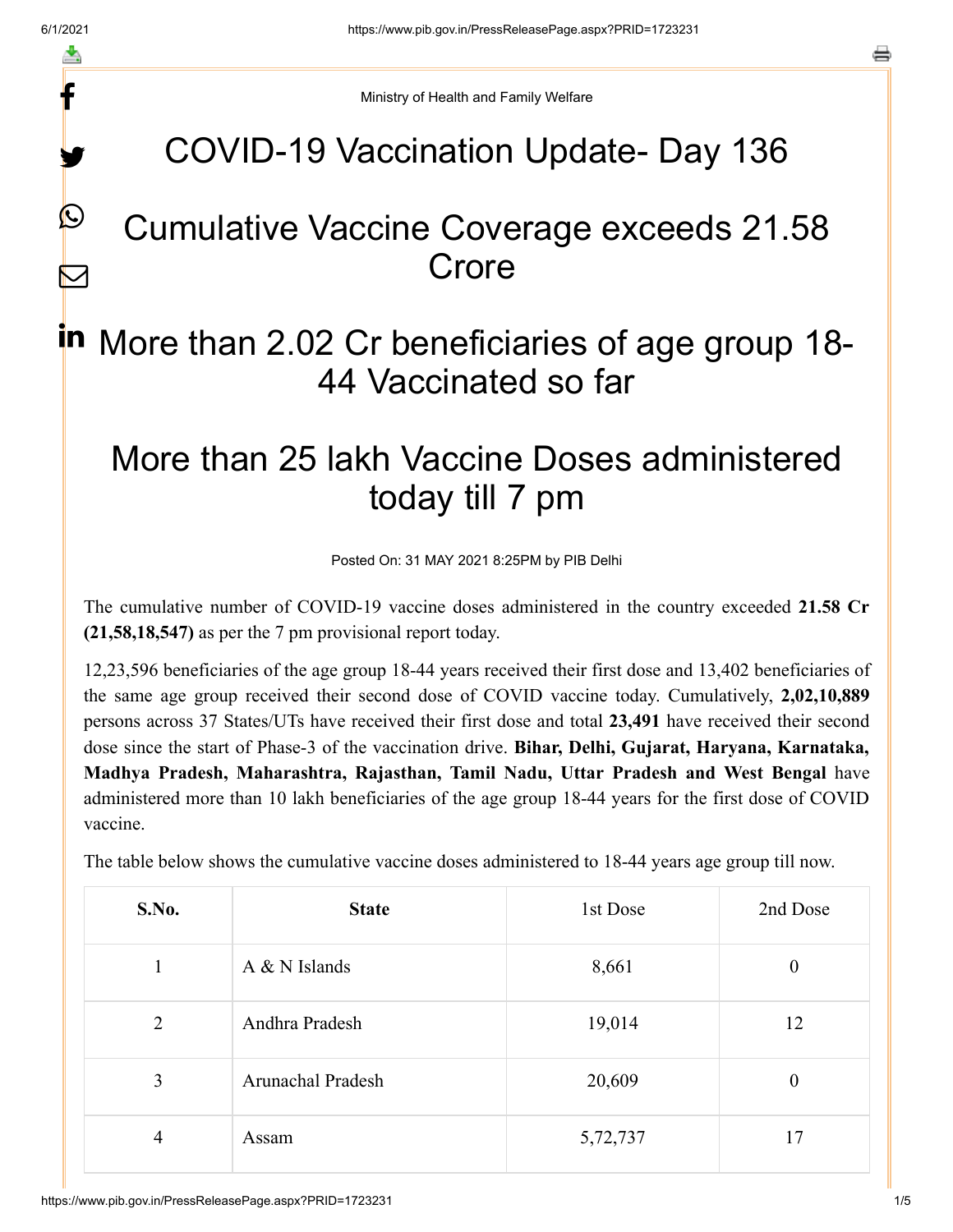| f  | 5              | Bihar                | 15,84,975 | 8                |
|----|----------------|----------------------|-----------|------------------|
|    | 6              | Chandigarh           | 44,063    | $\boldsymbol{0}$ |
|    | $\overline{7}$ | Chhattisgarh         | 7,56,592  | $\overline{4}$   |
| C  | 8              | Dadra & Nagar Haveli | 35,883    | $\boldsymbol{0}$ |
| N  | 9              | Daman & Diu          | 44,623    | $\boldsymbol{0}$ |
| in | 10             | Delhi                | 10,51,317 | 273              |
|    | 11             | Goa                  | 35,051    | 72               |
|    | 12             | Gujarat              | 15,91,278 | 35               |
|    | 13             | Haryana              | 10,11,695 | 230              |
|    | 14             | Himachal Pradesh     | 1,03,738  | $\boldsymbol{0}$ |
|    | 15             | Jammu & Kashmir      | 2,18,592  | 2124             |
|    | 16             | Jharkhand            | 5,36,571  | 19               |
|    | 17             | Karnataka            | 10,80,792 | 653              |
|    | 18             | Kerala               | 2,53,496  | 11               |
|    | 19             | Ladakh               | 28,544    | $\boldsymbol{0}$ |
|    | 20             | Lakshadweep          | 3,640     | $\boldsymbol{0}$ |
|    | 21             | Madhya Pradesh       | 17,90,071 | $\mathbf 1$      |
|    | 22             | Maharashtra          | 10,72,089 | 99               |
|    | 23             | Manipur              | 31,771    | $\boldsymbol{0}$ |
|    | 24             | Meghalaya            | 38,845    | $\boldsymbol{0}$ |

Ш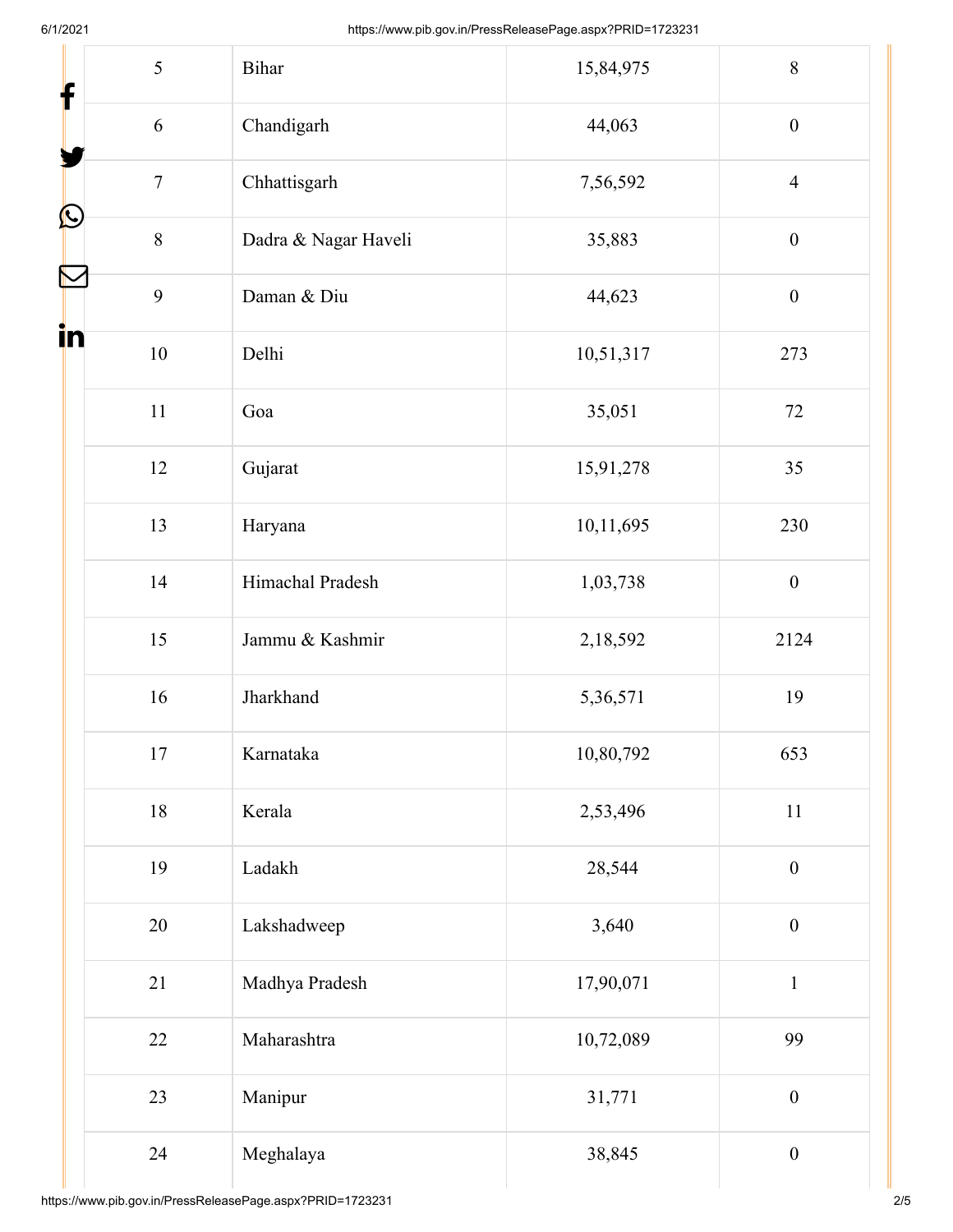| $\mathbf f$  | 25           | Mizoram              | 17,079      | $\boldsymbol{0}$ |
|--------------|--------------|----------------------|-------------|------------------|
|              | 26           | Nagaland             | 23,955      | $\boldsymbol{0}$ |
|              | 27           | Odisha               | 7,37,396    | 56               |
| $\bf \Omega$ | 28           | Puducherry           | 20,976      | $\boldsymbol{0}$ |
|              | 29           | Punjab               | 4,40,084    | 189              |
| in           | 30           | Rajasthan            | 18,07,509   | 62               |
|              | 31           | Sikkim               | 10,425      | $\boldsymbol{0}$ |
|              | 32           | Tamil Nadu           | 13,00,473   | 205              |
|              | 33           | Telangana            | 2,42,851    | 130              |
|              | 34           | Tripura              | 55,325      | $\boldsymbol{0}$ |
|              | 35           | <b>Uttar Pradesh</b> | 21,08,029   | 19,267           |
|              | 36           | Uttarakhand          | 2,72,622    | $\boldsymbol{0}$ |
|              | 37           | West Bengal          | 12,39,518   | 24               |
|              | <b>Total</b> |                      | 2,02,10,889 | 23,491           |

The total of 21,58,18,547 include 98,83,778 Healthcare Workers (HCWs) who have taken the 1<sup>st</sup> dose and  $67,87,633$  HCWs who have taken the 2<sup>nd</sup> dose, 1,56,67,311 Frontline Workers (FLWs) (1<sup>st</sup> dose), 85,21,965 FLWs (2<sup>nd</sup> dose), 2,02,10,889 for 18-44 years of age group (1<sup>st</sup> dose) and 23,491 for 18-44 years of age group ( $2<sup>nd</sup>$  dose). **6,64,02,012** for over 45 years old to 60 years old ( $1<sup>st</sup>$  Dose), **1,07,15,693** for over 45 years old to 60 years old  $(2<sup>nd</sup> dose)$ , **5,88,31,736** for above 60 years  $(1<sup>st</sup> Does)$  and **1,87,74,039** for above 60 years  $(2<sup>nd</sup>$  Dose).

1<sup>st</sup> Dose

**HCWs** 1<sup>st</sup> Dose 98,83,778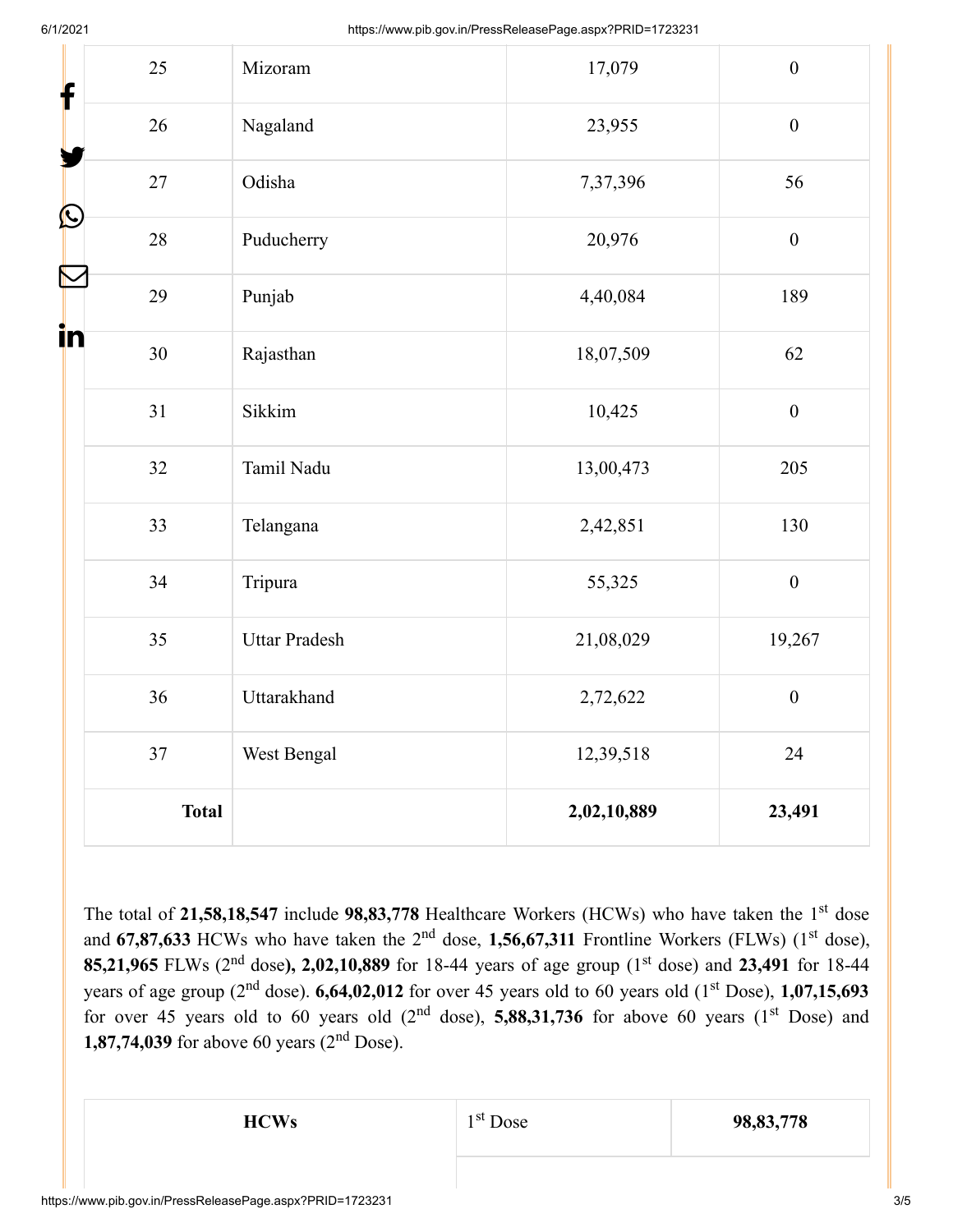| f                        | $2nd$ Dose           | 67,87,633    |
|--------------------------|----------------------|--------------|
| <b>FLWs</b>              | 1 <sup>st</sup> Dose | 1,56,67,311  |
| $\bigcirc$               | $2nd$ Dose           | 85,21,965    |
| Age Group 18-44 years    | $1st$ Dose           | 2,02,10,889  |
| i <mark>n</mark>         | $2nd$ Dose           | 23,491       |
| Age Group 45 to 60 years | 1 <sup>st</sup> Dose | 6,64,02,012  |
|                          | $2nd$ Dose           | 1,07,15,693  |
| Over 60 years            | 1 <sup>st</sup> Dose | 5,88,31,736  |
|                          | $2nd$ Dose           | 1,87,74,039  |
| <b>Total</b>             |                      | 21,58,18,547 |

As on Day-136 of the vaccination drive (31<sup>st</sup> May, 2021), total 25,52,501 vaccine doses were given. 22,75,324 beneficiaries were vaccinated for 1<sup>st</sup> dose and 2,77,177 beneficiaries received 2<sup>nd</sup> dose of vaccine as per the provisional report till 7 P.M. Final reports would be completed for the day by late tonight.

#### Date: 31<sup>st</sup> May, 2021 (136<sup>th</sup> Day)

| <b>HCWs</b>        | $1st$ Dose | 14,971    |
|--------------------|------------|-----------|
|                    | $2nd$ Dose | 10,734    |
| <b>FLWs</b>        | $1st$ Dose | 68,529    |
|                    | $2nd$ Dose | 24,395    |
| <b>18-44 years</b> | $1st$ Dose | 12,23,596 |
|                    | $2nd$ Dose | 13,402    |